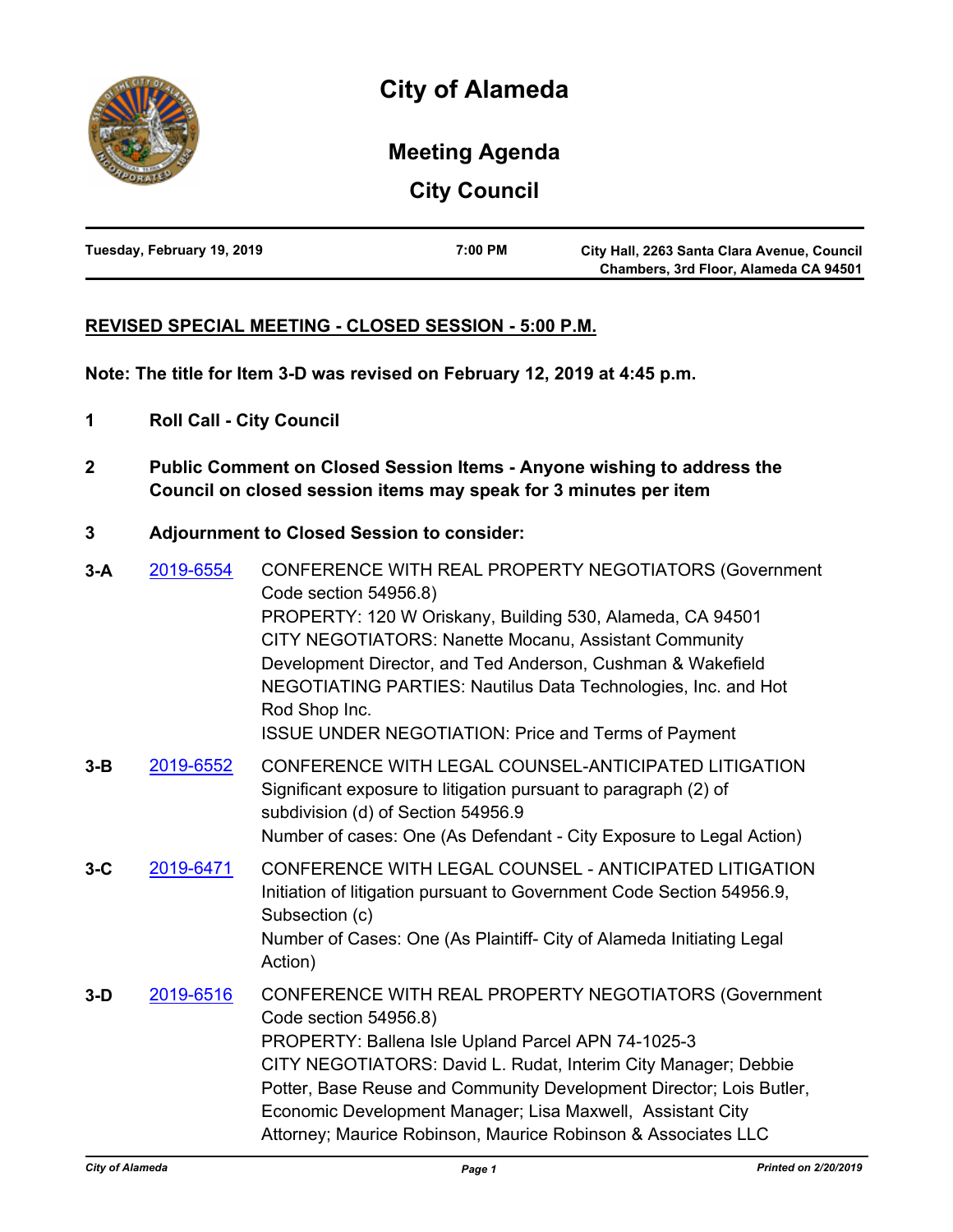POTENTIAL TENANT: West River, Inc. CURRENT TENANT: SHM Ballena Isle, LLC ISSUE UNDER NEGOTIATION: Real Property Negotiations Price and Terms

- **3-E** [2019-6553](http://alameda.legistar.com/gateway.aspx?m=l&id=/matter.aspx?key=8254) CONFERENCE WITH LABOR NEGOTIATORS (Government Code section 54957.6) CITY NEGOTIATORS: David L. Rudat, Interim City Manager, and Nancy Bronstein, Human Resources Director EMPLOYEE ORGANIZATIONS: International Brotherhood of Electrical Workers, Local 1245 (IBEW), and Executive Management Employees (EXME) UNDER NEGOTIATION: Salaries and Terms of Employment
- **3-F** [2019-6538](http://alameda.legistar.com/gateway.aspx?m=l&id=/matter.aspx?key=8239) CONFERENCE WITH LEGAL COUNSEL LIABILITY CLAIMS (Pursuant to Government Code § 54956.95) Claimant: Jeffrey DelBono Agency claimed against: City of Alameda

## **4 Announcement of Action Taken in Closed Session, if any**

[2019-6596](http://alameda.legistar.com/gateway.aspx?m=l&id=/matter.aspx?key=8297) February 19, 2019 Closed Session Announcement

*Attachments:* [Announcement](http://alameda.legistar.com/gateway.aspx?M=F&ID=26cd17d6-9743-4f07-bd99-43efa668c4ef.pdf)

**5 Adjournment - City Council**

#### **SPECIAL MEETING - 6:59 P.M.**

**Note: The special meeting agenda was added on February 12, 2019 at 4:45 p.m.**

#### **Pledge of Allegiance**

- **1 Roll Call City Council**
- **2 Agenda Item**
- **2-A** [2019-6571](http://alameda.legistar.com/gateway.aspx?m=l&id=/matter.aspx?key=8272) Recommendation to Approve Agreement Appointing Eric J. Levitt as City Manager Effective April 12, 2019. (Human Resources 2510) *Attachments:* [Exhibit 1- Contract](http://alameda.legistar.com/gateway.aspx?M=F&ID=1e6a7772-ca8b-4e9d-8cd5-5fce33ca3174.pdf)

#### **3 Adjournment - City Council**

## **REVISED REGULAR CITY COUNCIL MEETING - 7:00 P.M.**

## **Note: Item 6-C was withdrawn on February 12, 2019 at 4:45 p.m.**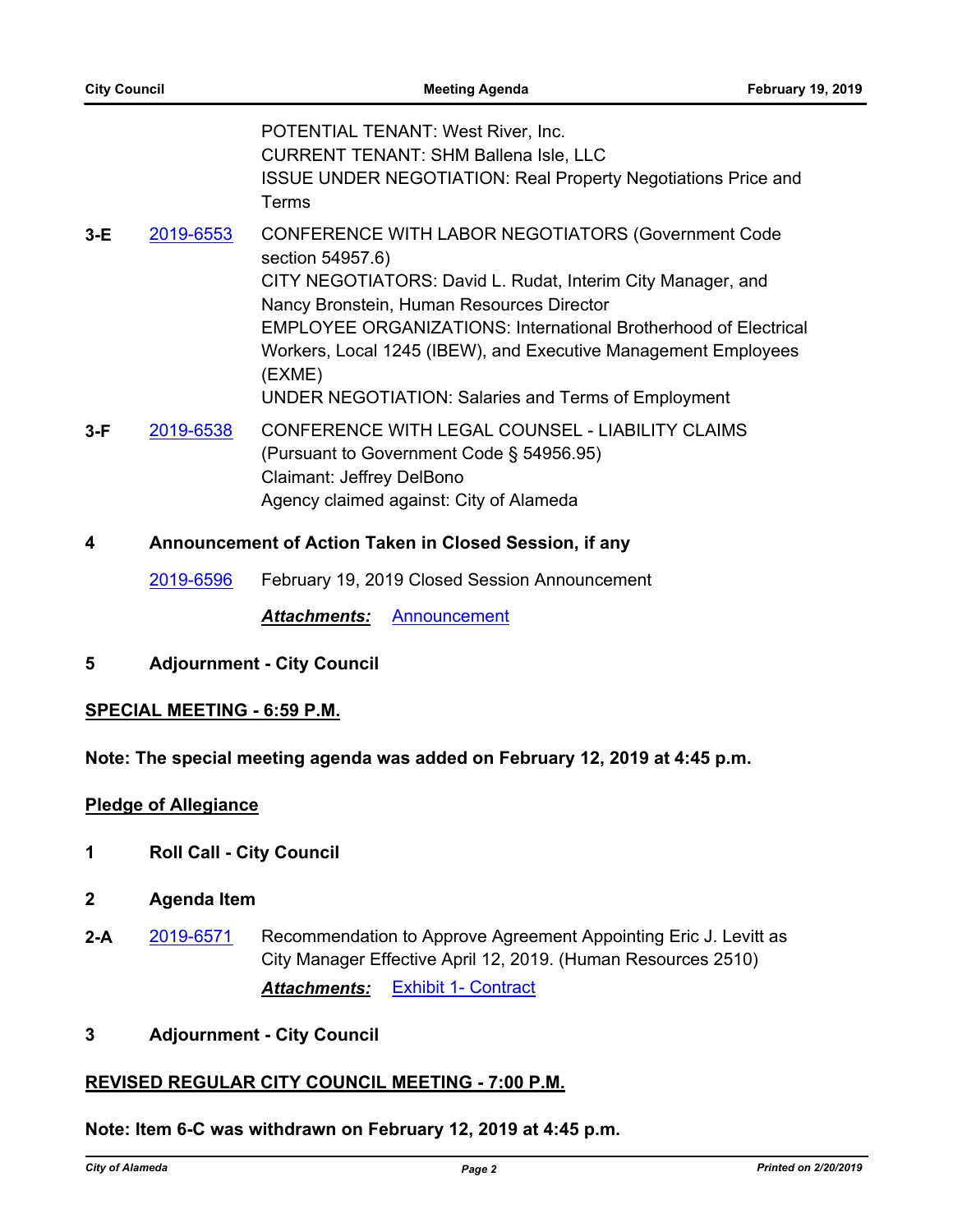## **1 Roll Call - City Council**

## **2 Agenda Changes**

- **3 Proclamations, Special Orders of the Day and Announcements Limited to 15 minutes**
- **3-A** [2019-6442](http://alameda.legistar.com/gateway.aspx?m=l&id=/matter.aspx?key=8143) Proclamation Declaring February 2019 as Black History Month. (City Manager 2110)
- **3-B** [2019-6520](http://alameda.legistar.com/gateway.aspx?m=l&id=/matter.aspx?key=8221) Presentation by the Alameda County Mosquito Abatement District.

*Attachments:* [85th and 86th Annual Reports](http://alameda.legistar.com/gateway.aspx?M=F&ID=081d8748-c33a-4525-b2ce-de3d85358047.pdf) **[Presentation](http://alameda.legistar.com/gateway.aspx?M=F&ID=54680f5a-bf16-41d2-8e9e-a250be28c7d7.pdf)** 

- **4 Oral Communications, Non-Agenda (Public Comment) A limited number of speakers may address the Council regarding any matter not on the agenda; limited to 15 minutes; additional public comment addressed under Section 8**
- **5 Consent Calendar Items are routine and will be approved by one motion unless removal is requested by the Council or the public**
- **5-A** [2019-6556](http://alameda.legistar.com/gateway.aspx?m=l&id=/matter.aspx?key=8257) Minutes of the Special and Regular City Council Meetings Held on January 15, 2019; the Special Meetings Held on January 21, 2019, January 31, 2019 and February 1, 2019; and the Continued January 31, 2019 Special City Council Meeting Held on February 1, 2019. (City Clerk)
- **5-B** [2019-6557](http://alameda.legistar.com/gateway.aspx?m=l&id=/matter.aspx?key=8258) Bills for Ratification. (Finance)

## *Attachments:* [Bills for Ratification](http://alameda.legistar.com/gateway.aspx?M=F&ID=ceaf9cbe-3ec5-4dff-908a-3861f5358067.pdf)

**5-C** [2019-6490](http://alameda.legistar.com/gateway.aspx?m=l&id=/matter.aspx?key=8191) Recommendation to Authorize the Interim City Manager to Execute a Fourth Amendment with Parsons Transportation Group, Inc., to Increase Compensation by \$40,000, for a Total Aggregate Compensation Not to Exceed \$134,999, to Continue Providing Technical and Strategic Engineering Support for Major Transportation Projects. (Transportation 4227287)

> *Attachments:* [Exhibit 1 - Previous Agreements](http://alameda.legistar.com/gateway.aspx?M=F&ID=4acc2459-1f84-4739-a92f-1eeed8d8e080.pdf) [Exhibit 2 - Fourth Amendment](http://alameda.legistar.com/gateway.aspx?M=F&ID=8994ea41-272e-43c9-a003-c4b43646e8a8.pdf)

**5-D** [2019-6509](http://alameda.legistar.com/gateway.aspx?m=l&id=/matter.aspx?key=8210) Recommendation to Accept the Quarterly Report for the Period Beginning July 1, 2018 through December 31, 2018, on 1) Litigation and Liability Claims Settlements, and 2) Whether Any Records Previously Withheld from Disclosure Have Now Become Available to the Public. (City Attorney 7120)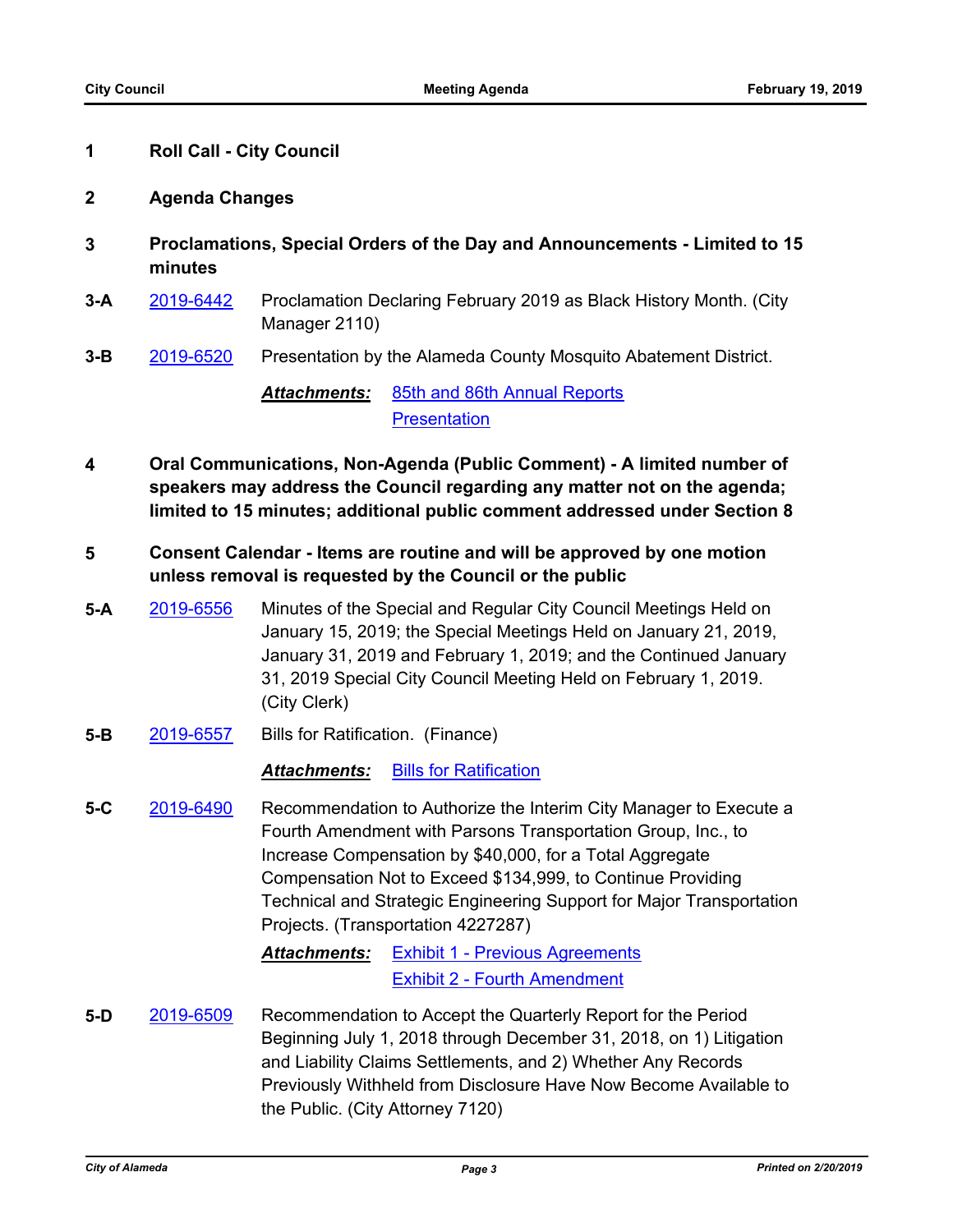| <b>Attachments:</b> Exhibit 1 - Claims and Litigation Settlement Report |
|-------------------------------------------------------------------------|
|-------------------------------------------------------------------------|

**5-E** [2019-6491](http://alameda.legistar.com/gateway.aspx?m=l&id=/matter.aspx?key=8192) Recommendation to Authorize the Interim City Manager to Execute a One-Year Agreement, with the Option of Four One-Year Extensions, for an Amount, Including Contingency, not to Exceed \$366,178, for a Total Five-Year Expenditure not to Exceed \$1,905,604.88 to Schaaf & Wheeler for Engineering Design Services for Storm Drain Pump Station Electrical Upgrades. (Public Works 351)

*Attachments:* [Exhibit 1 - Contract](http://alameda.legistar.com/gateway.aspx?M=F&ID=9347ab7e-496f-47ae-a02d-d830ec6fbff3.pdf)

**5-F** [2019-6492](http://alameda.legistar.com/gateway.aspx?m=l&id=/matter.aspx?key=8193) Recommendation to Authorize the Interim City Manager to Execute a First Amendment in the Amount of \$9,500 with NBS for a Total Expenditure Under the Agreement, as Awarded, of \$28,000 for Phase 2 of the Process to Ballot Property Owners for Assessment Increases in the Island City Landscaping and Lighting District 84-2, Zone 4; and

> Adoption of a Resolution Amending Fiscal Year 2018-19 Operating Budget for the Island City Landscape and Lighting District Zone 4 Fund. (Public Works 275.4)

- *Attachments:* [Exhibit 1 Original Contract](http://alameda.legistar.com/gateway.aspx?M=F&ID=b54242e3-976d-40de-83b9-eb7a81046ddc.pdf) [Exhibit 2 - First Amendment](http://alameda.legistar.com/gateway.aspx?M=F&ID=43b3f2ab-beca-419a-9b99-5a535522cd2a.pdf) **[Resolution](http://alameda.legistar.com/gateway.aspx?M=F&ID=f127bdcf-2413-4b1c-80b9-0b0995d12ea8.pdf)**
- **5-G** [2019-6469](http://alameda.legistar.com/gateway.aspx?m=l&id=/matter.aspx?key=8170) Adoption of Resolution Appointing an Engineer-of-Work and an Attorney-of-Record for Island City Landscaping and Lighting District 84-2. (Public Works 279)

*Attachments:* [Exhibit 1 - Zone Maps](http://alameda.legistar.com/gateway.aspx?M=F&ID=75bba9b0-be8e-4661-958a-8c4fb50d6ba7.pdf) **[Resolution](http://alameda.legistar.com/gateway.aspx?M=F&ID=96a907b1-a4d9-421e-8df5-b2dfb5dbf91e.pdf)** 

- **5-H** [2019-6470](http://alameda.legistar.com/gateway.aspx?m=l&id=/matter.aspx?key=8171) Adoption of Resolution Appointing an Engineer-of-Work and an Attorney-of-Record for Maintenance Assessment District 01-1 (Marina Cove). (Public Works 276)
	- *Attachments:* [Exhibit 1 District Map](http://alameda.legistar.com/gateway.aspx?M=F&ID=d170610d-77e0-4d4d-b24a-6914794a4f16.pdf) **[Resolution](http://alameda.legistar.com/gateway.aspx?M=F&ID=1a2f84d0-c545-470e-9d95-b08fb3f4318a.pdf)**
- **5-I** [2019-6493](http://alameda.legistar.com/gateway.aspx?m=l&id=/matter.aspx?key=8194) Adoption of Resolution Approving a Compensation Plan Between Alameda Municipal Power Unrepresented Management (AMPU) Employees and the City of Alameda for the Period Commencing December 27, 2018 through June 30, 2022. (Human Resources 2510)

*Attachments:* [Exhibit 1 - Compensation Plan \(Redline\)](http://alameda.legistar.com/gateway.aspx?M=F&ID=86b5d061-72e1-4601-8648-b184e4fd021e.pdf) [Exhibit 2 - Compensation Plan](http://alameda.legistar.com/gateway.aspx?M=F&ID=d5a82691-c01d-447d-af99-b16c39523214.pdf) [Exhibit 3 - Public Utilities Board Resolution 5157](http://alameda.legistar.com/gateway.aspx?M=F&ID=e54f2c9b-3362-4d3e-87e6-32c114d5acc6.pdf) **[Resolution](http://alameda.legistar.com/gateway.aspx?M=F&ID=6e119304-3f3a-47b7-a78b-f25387be6d44.pdf)**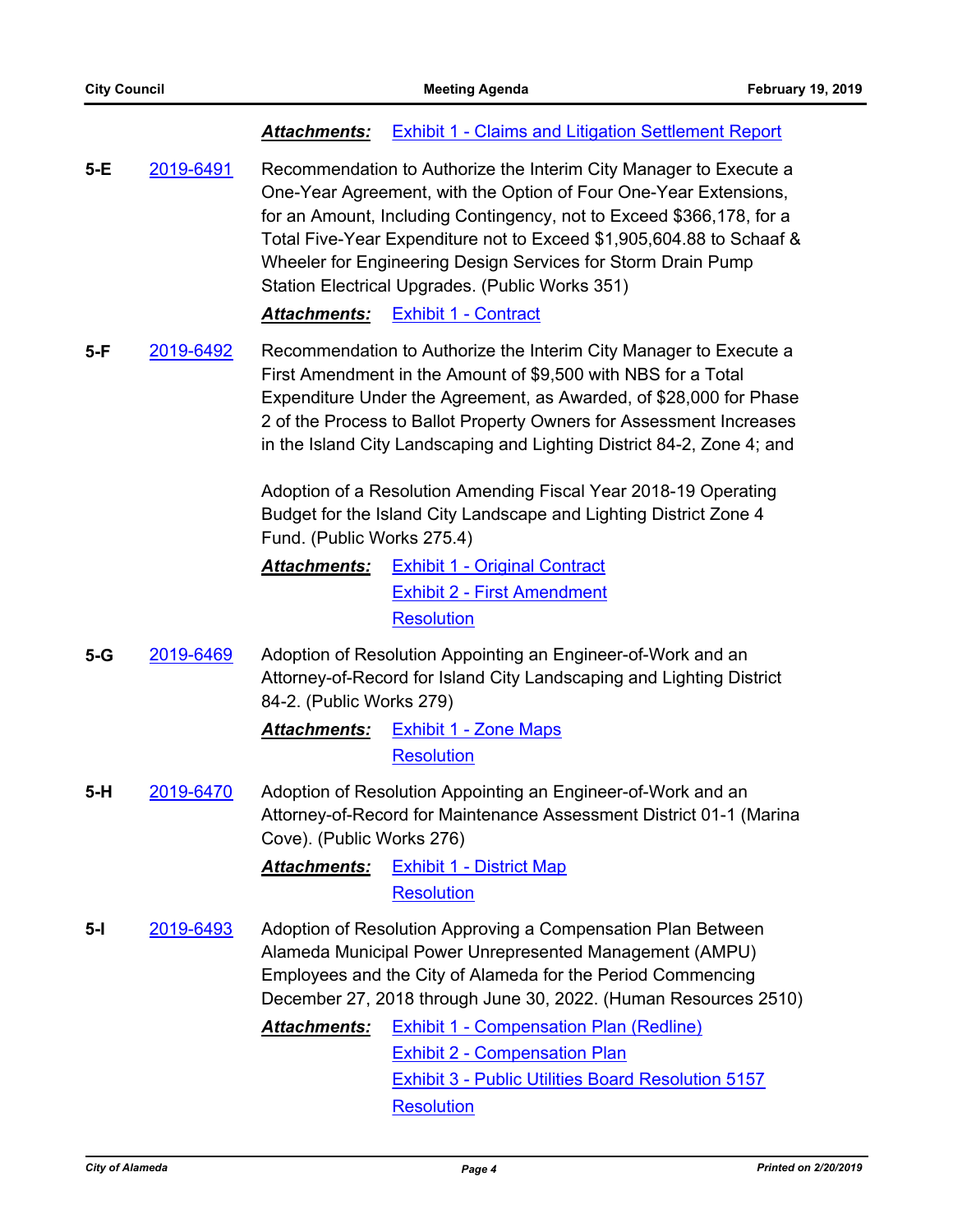| $5-J$ | 2019-6494 | Adoption of Resolution Approving a Memorandum of Understanding<br>(MOU) Between the City of Alameda and the Electric Utility<br>Professionals Association of Alameda (EUPA) for a Forty-Two Month<br>Term Commencing December 27, 2018, and Ending June 30, 2022.<br>(Human Resources 2510)                                                                                                                                                                                 |  |
|-------|-----------|-----------------------------------------------------------------------------------------------------------------------------------------------------------------------------------------------------------------------------------------------------------------------------------------------------------------------------------------------------------------------------------------------------------------------------------------------------------------------------|--|
|       |           | Attachments:<br><b>Exhibit 1 - MOU (Redline)</b><br><b>Exhibit 2 - MOU</b><br><b>Exhibit 3 - Public Utilities Board Resolution 5156</b><br><b>Resolution</b>                                                                                                                                                                                                                                                                                                                |  |
| $5-K$ | 2019-6501 | Adoption of Resolution Approving Parcel Map No. 10924 - A Parcel<br>Map for the Proposed Subdivision on a 2.81 Acre Parcel at 2175 North<br>Loop Road into Two Commercial Condominium Units and to Create<br>One Common Area Parcel for Associated Parking and Landscaping.<br>(Planning, Building & Transportation 209)                                                                                                                                                    |  |
|       |           | Exhibit 1 - Parcel Map No. 10924<br><b>Attachments:</b>                                                                                                                                                                                                                                                                                                                                                                                                                     |  |
|       |           | <b>Resolution</b>                                                                                                                                                                                                                                                                                                                                                                                                                                                           |  |
| $5-L$ | 2019-6515 | Adoption of Resolution Authorizing the Interim City Manager to<br>Execute the Landing Rights Agreement License to Land at Harbor Bay<br>Ferry Terminal by and Between San Francisco Bay Area Water<br>Emergency Transportation Authority and Tideline Marine Group.<br>(Base Reuse and Community Development)                                                                                                                                                               |  |
|       |           | <b>Attachments:</b><br><b>Exhibit 1 - Landing Rights Agreement</b><br><b>Exhibit 2 - Certificate of Inspection</b><br><b>Exhibit 3 - Letter Regarding ADA Compliance</b><br><b>Resolution</b>                                                                                                                                                                                                                                                                               |  |
| $5-M$ | 2019-6503 | Introduction of Ordinance Authorizing the Interim City Manager to<br>Negotiate and Execute a Fifteen-Year Lease with Ten- and Five-Year<br>Options to Extend, Substantially in the Form of the Attached, with<br>Nautilus Data Technologies, Inc., a Delaware Corporation, for Building<br>530, an 82,251-Square Foot Building Located at 120 West Oriskany<br>Avenue, and the Adjacent Building 600, an 343-Square Foot Building,<br>at Alameda Point. (Base Reuse 819099) |  |
|       |           | <b>Attachments:</b><br><b>Exhibit 1 - Premises</b><br><b>Exhibit 2 - Form of Lease</b><br><b>Ordinance</b><br>Correspondence - Updated 2-19                                                                                                                                                                                                                                                                                                                                 |  |

## **6 Regular Agenda Items**

**6-A** [2019-6472](http://alameda.legistar.com/gateway.aspx?m=l&id=/matter.aspx?key=8173) Public Hearing to Consider the Formation of the Otis/Broadway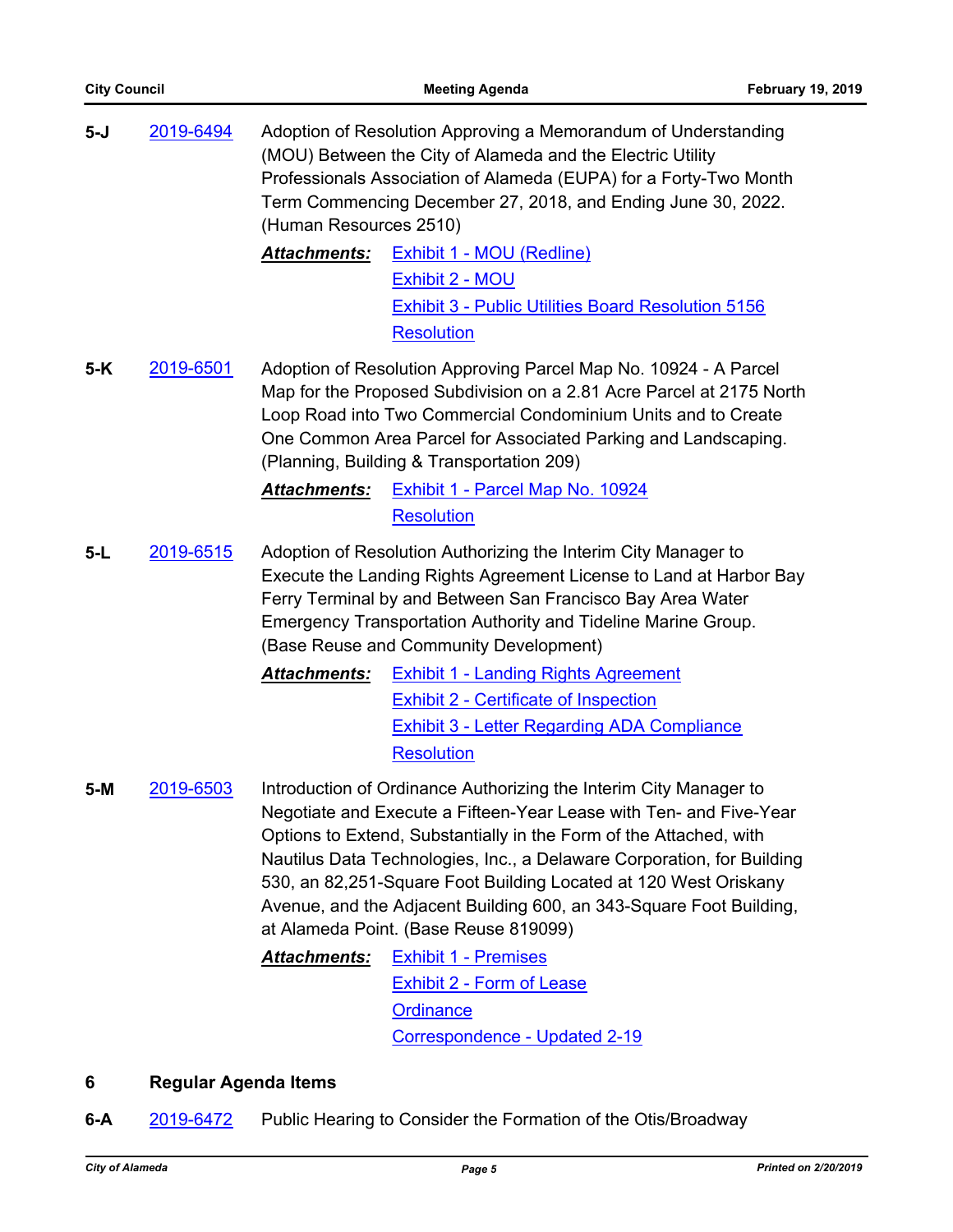## Underground Utility District (UUD); and

Adoption of Resolution Establishing the Otis/Broadway Underground Utility District. (Alameda Municipal Power)

*Attachments:* [Exhibit 1 - District Map](http://alameda.legistar.com/gateway.aspx?M=F&ID=3df6067b-7c44-4b97-9d6f-f7d63e4642d8.pdf) [Exhibit 2 - Survey Results](http://alameda.legistar.com/gateway.aspx?M=F&ID=3deac478-3983-4c8f-bbbf-d49e2e0ca88a.pdf) **[Presentation](http://alameda.legistar.com/gateway.aspx?M=F&ID=74ff94d6-7660-4fac-9360-8cc75aaf98d7.pdf) [Resolution](http://alameda.legistar.com/gateway.aspx?M=F&ID=f36f6db4-85e4-4d26-87ce-6600194b87c5.pdf)** 

**6-B** [2019-6518](http://alameda.legistar.com/gateway.aspx?m=l&id=/matter.aspx?key=8219) Adoption of Resolution Approving a Change in Dental Benefits for Public Safety Retirees Who Currently Receive Dental Benefits Through Memorandas of Understanding with the City of Alameda's Four Public Safety Bargaining Units (International Association of Firefighters, Alameda Fire Chiefs Association, Alameda Police Officers Association and Alameda Police Management Association) Effective January 1, 2019. (City Manager 2110)

- *Attachments:* [Exhibit 1 Actuarial Valuation](http://alameda.legistar.com/gateway.aspx?M=F&ID=ea3016be-1dc8-4697-8b93-f843bf6ae96c.pdf) [Exhibit 2 - June 20, 2018 Actuarial Valuation Report](http://alameda.legistar.com/gateway.aspx?M=F&ID=00dfc743-1eda-4c8d-bf02-56809cdc40b7.pdf) [Exhibit 3 - Government Code Section 7507](http://alameda.legistar.com/gateway.aspx?M=F&ID=7ce8a515-8193-4eaa-b975-68a43119309a.pdf)  **Acknowledgment [Resolution](http://alameda.legistar.com/gateway.aspx?M=F&ID=7ad83ba0-2f9d-4556-95b6-6d75af0ca89c.pdf)**
- **6-C** [2019-6522](http://alameda.legistar.com/gateway.aspx?m=l&id=/matter.aspx?key=8223) WITHDRAWN Introduction of Ordinance Amending the Alameda Municipal Code by Amending: (1) Section 2-17 of Chapter II (Administration) to Revise the Housing and Building Code Hearing and Appeals Commission; (2) Section 1-7.9 of Chapter I (General) to Revise Hearing Procedures for General Municipal Code Violations; and (3) Section 2-44.1 of Chapter II to Change the Title Chief Building Inspector to Building Official. (Community Development - Building 209) [Will not be heard]

*Attachments:* [Exhibit 1 - Ordinance \(Redline\)](http://alameda.legistar.com/gateway.aspx?M=F&ID=3b79cdd6-a88b-4071-9c6b-37331f12821f.pdf) **[Ordinance](http://alameda.legistar.com/gateway.aspx?M=F&ID=2a42eb72-10b8-45d2-96d5-daeb5d1eab99.pdf)** 

**6-D** [2019-6567](http://alameda.legistar.com/gateway.aspx?m=l&id=/matter.aspx?key=8268) Recommendation to Discuss and Potentially Take Action Concerning the Open Government Commission's (OGC) Decision Directing that Ordinance Nos. 3227 and 3228 (Relating to Cannabis Businesses) are "Null and Void", including Without Limitation Any Combination of the Following: (1) Take No Action, thereby Confirming that Ordinance Nos. 3227 and 3228 Remain in Full Force and Effect, (2) Adopt a Motion to Implement the Open Government Commission's Null-and-Void Decision, thereby Expressing Council's Concurrence that the Ordinances are Null and Void, (3) Direct Staff to Notice a Public Hearing Concerning the Repeal (if necessary) of Ordinance Nos. 3227 and 3228 and/or the Replacement of Such Ordinances With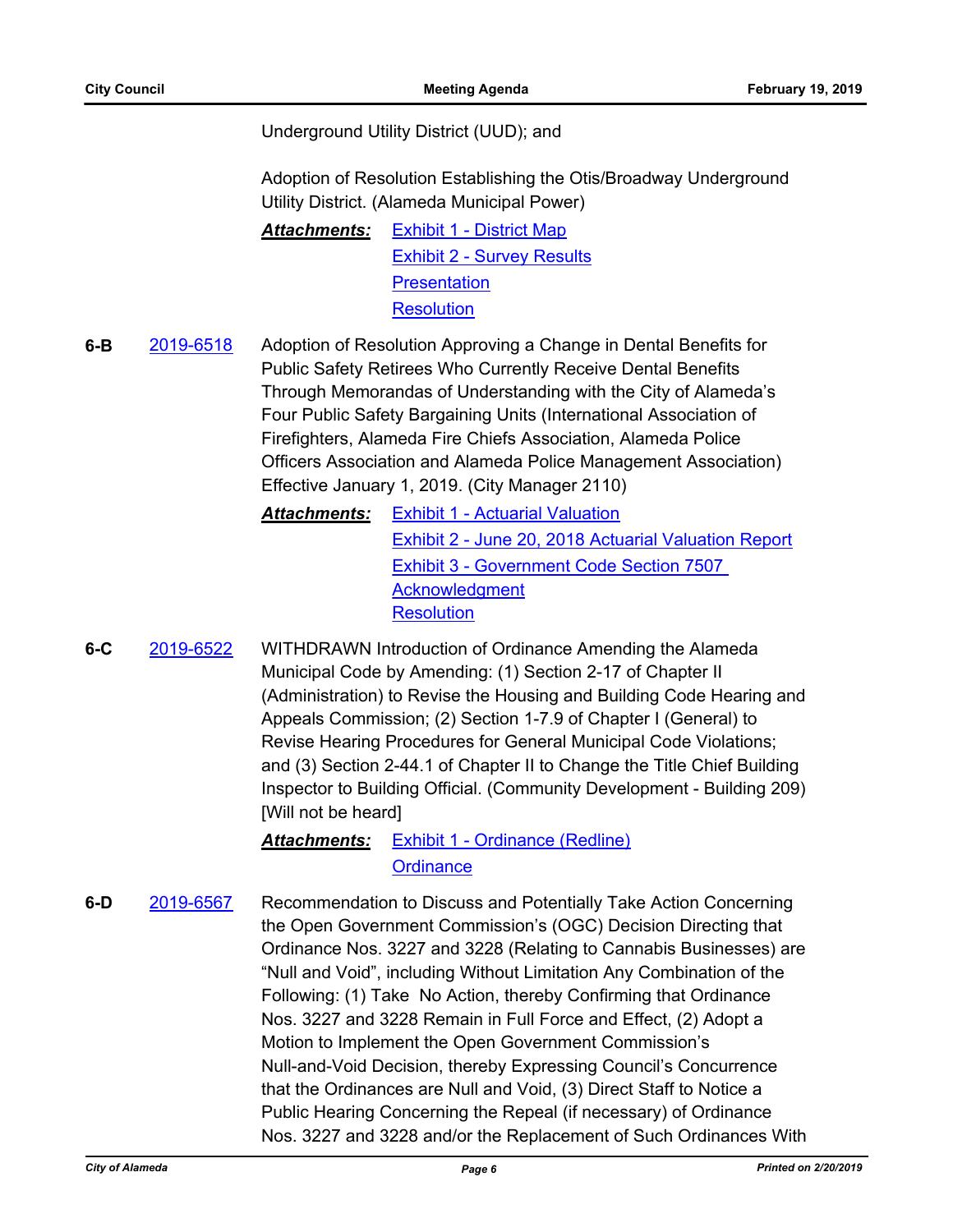the Same or Similar Provisions, (4) Direct Staff to Prepare Amendments to the Sunshine Ordinance to Address Concerns Noted in this Agenda Report, including the Exhibit Files, or Raised at the Meeting, or (5) Any Other Related Actions Proposed by Council.

*Attachments:* [Exhibit 1 - OGC Administrative File \(Case Nos. 18-02 and](http://alameda.legistar.com/gateway.aspx?M=F&ID=1fc1ca62-9e24-44be-a228-6f8c175de7f8.pdf)  19-01) [Exhibit 1 Addendum](http://alameda.legistar.com/gateway.aspx?M=F&ID=7295b960-928b-4e78-8dfc-fbd479902f81.pdf) [Exhibit 2 - January 15, 2019 Council Agenda, Staff](http://alameda.legistar.com/gateway.aspx?M=F&ID=19b598ad-83a6-4894-9e63-aef1cc9534ee.pdf)  Report, and Excerpted Minutes [Correspondence - Updated 2-19](http://alameda.legistar.com/gateway.aspx?M=F&ID=814f8843-3445-48bb-b2ea-20853a31a962.pdf)

## **7 City Manager Communications - Communications from City Manager**

- **8 Oral Communications, Non-Agenda (Public Comment) Speakers may address the Council regarding any matter not on the agenda**
- **9 Council Referrals Matters placed on the agenda by a Councilmember may be acted upon or scheduled as a future agenda item**
- **9-A** [2019-6521](http://alameda.legistar.com/gateway.aspx?m=l&id=/matter.aspx?key=8222) Consider Establishing a Finance Commission and an Infrastructure Commission. (Councilmember Daysog)
- **10 Council Communications Councilmembers can address any matter not on the agenda, including reporting on conferences or meetings**
- **10-A** [2019-6551](http://alameda.legistar.com/gateway.aspx?m=l&id=/matter.aspx?key=8252) Consideration of Mayor's Nomination for Appointment to the Recreation and Parks Commission, Social Service Human Relations Board and Transportation Commission.

## **11 Adjournment - City Council**

• Meeting Rules of Order are available at:

https://www.alamedaca.gov/Departments/City-Clerk/Key-Documents#section-2

• Translators and sign language interpreters will be available on request. Please contact the City Clerk at 510-747-4800 at least 72 hours prior to the meeting to request a translator or interpreter.

• Equipment for the hearing impaired is available for public use. For assistance, please contact the City Clerk at 510-747-4800 either prior to, or at, the Council meeting.

• Accessible seating for persons with disabilities, including those using wheelchairs, is available.

• Please contact the City Clerk at 510-747-4800 or TDD number 510-522-7538 at least 48 hours prior to the meeting to request agenda materials in an alternative format, or any other reasonable accommodation that may be necessary to participate in and enjoy the benefits of the meeting.

• Minutes of the meeting available in enlarged print.

• The meeting will be broadcast live on the City's website:

https://www.alamedaca.gov/GOVERNMENT/Agendas-Minutes-Announcements

• Documents related to this agenda are available for public inspection and copying at of the Office of the City Clerk, 2263 Santa Clara Avenue, Room 380, during normal business hours.